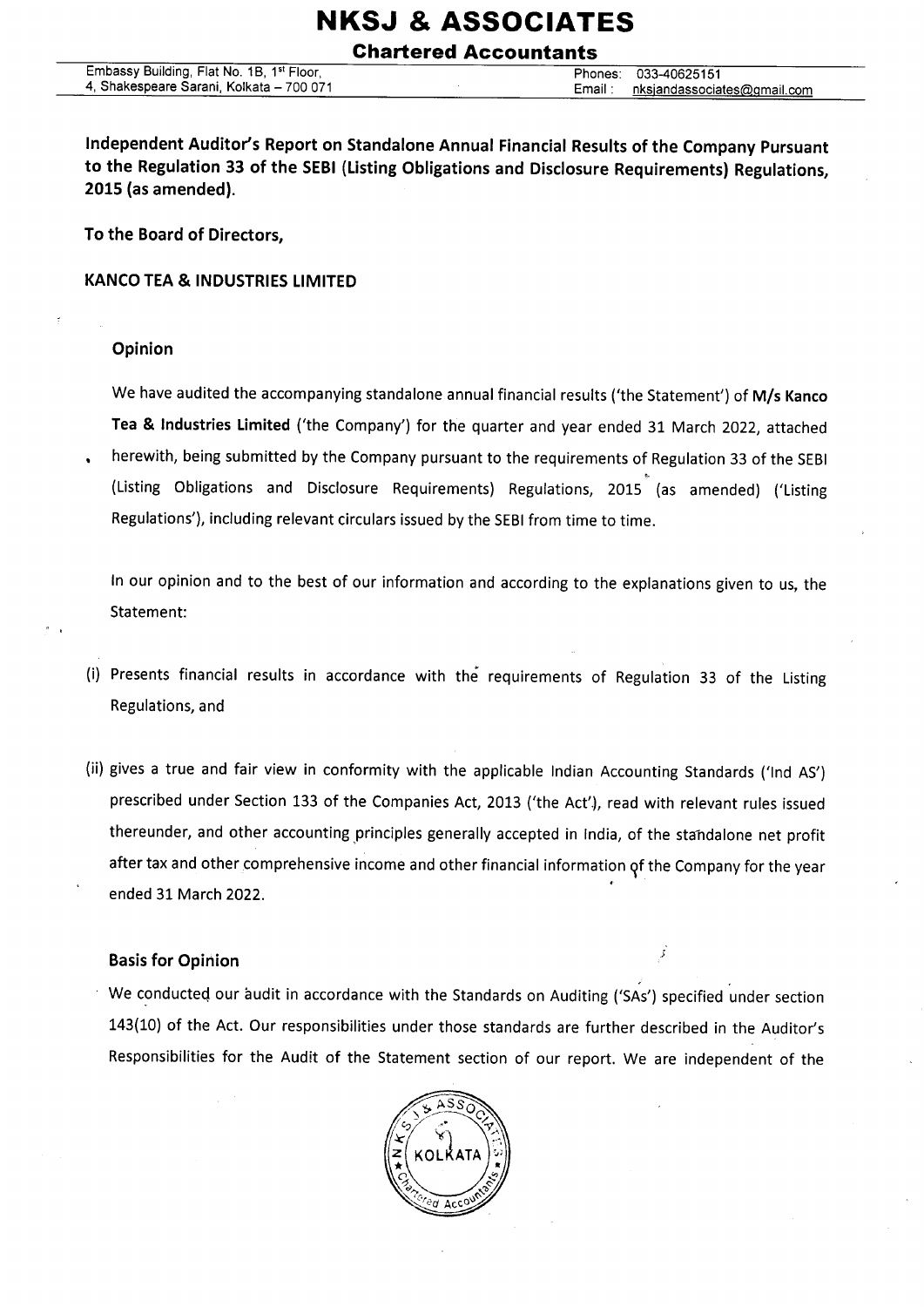#### Ghartered Accountants

| Embassy Building, Flat No. 1B, 1st Floor, | Phones: 033-40625151                   |
|-------------------------------------------|----------------------------------------|
| 4, Shakespeare Sarani, Kolkata – 700 071  | nksjandassociates@gmail.com<br>Email : |
|                                           |                                        |

Company in accordance with the Code of Ethics issued by the lnstitute of Chartered Accountants of lndia ('the lCAl') together with the ethical requirements that are relevant to our audit of the financial statements under the provisions of the Act and the rules thereunder, and we have fulfilled our other ethical responsibilities in accordance with these requirements and the Code of Ethics. We believe that the audit evidence obtained by us is sufficient and appropriate to provide a basis for our opinion,

#### Responsibilities of Management and Those Charged with Governance for the Statement

This Statement has been prepared on the basis of the standalone annual audited financial statements and has been approved by the Company's Board of Directors, The Company's Board of Directors is responsible for the preparation and presentation of the Statement that gives a true and fair view of the net profit and other comprehensive income and other financial information of the Company in accordance with the accounting principles generally accepted in lndia, including lnd AS prescribed under Section 133 of the Act, read with relevant rules issued thereunder and other accounting principles generally accepted in India, and in compliance with Regulation 33 of the Listing Regulations. This responsibility also includes maintenance of adequate accounting records in accordance with the provisions of the Act for safeguarding of the assets of the Company and for preventing and detecting frauds and other irregularities; selection and application of appropriate accounting policies; making judgments and estimates that are reasonable and prudent; and design, implementation and maintenance of adequate internal financial controls that were operating effectively for ensuring the accuracy and completeness of the accounting records, relevant to the preparation and presentation of the Statement that gives a true and fair view and is free from material misstatement, whether due to fraud or error.

ln preparing the Statement, the Board of Directors is responsible for assessing the Company's ability to continue as a going concern, disclosing, as applicable, matters related to going concern, and using the going concern basis of accounting unless the Board of Directors either intends to liquidate the Company or'to cease operations, or has no realistic alternative but to do so.

. ,

The Board of Directors is also responsible for overseeing the Company's financial reporting process.

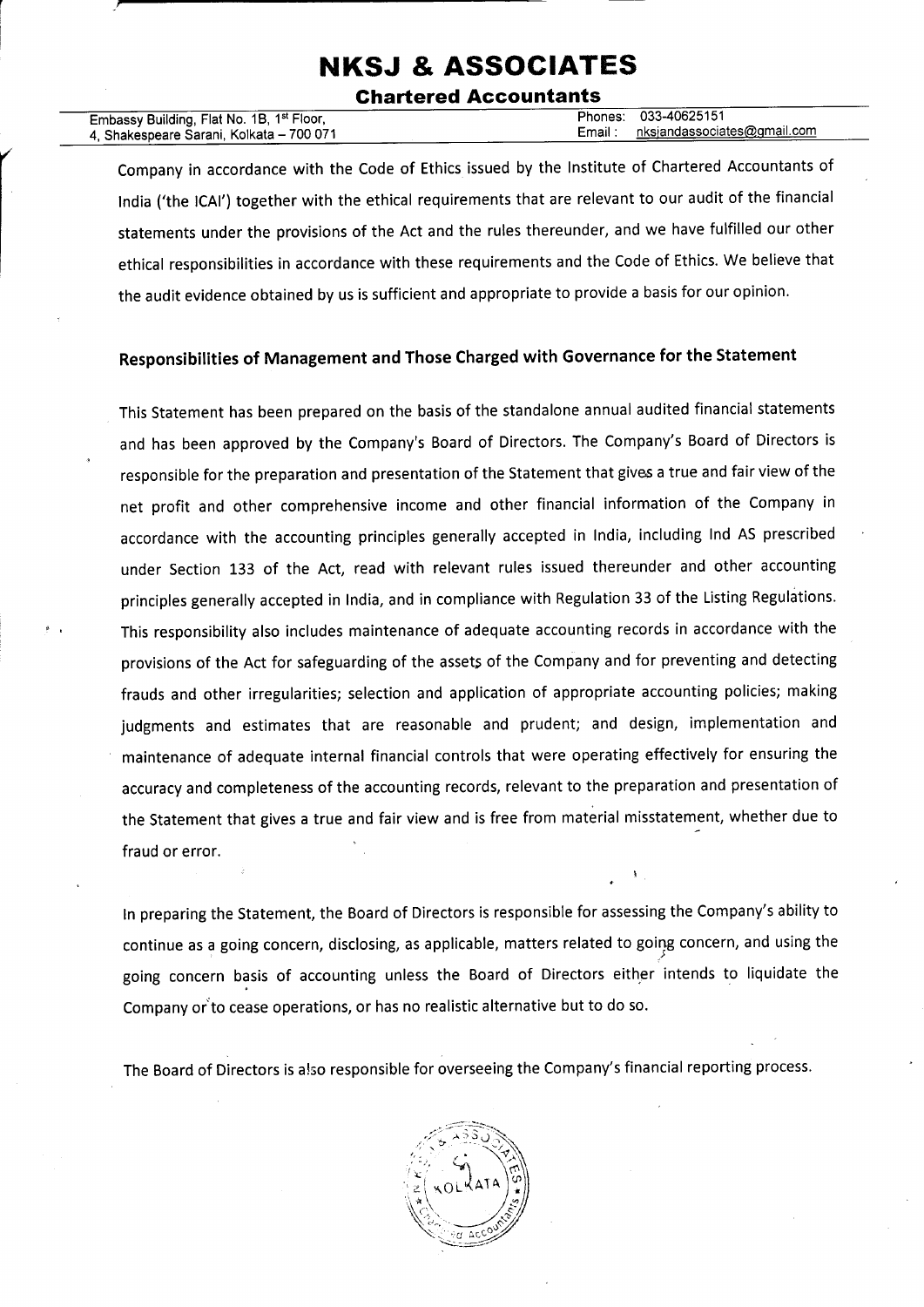Ghartered Accountants

Embassy Building, Flat No. 1B, 1st Floor, 4, Shakespeare Sarani, Kolkata - 700 071 Phones: 033-40625151 Email: nksiandassociates@qmail.com

n

#### Auditor's Responsibilities for the Audit of the Statement

Our objectives are to obtain reasonable assurance about whether the Statement as a whole is free from material misstatement, whether due to fraud or error, and to issue an auditor's report that includes our opinion. Reasonable assurance is a high level of assurance but is not a guarantee that an audit conducted in accordance with Standards on Auditing, specified under section 143(10) of the Act, will always detect a material misstatement when it exists. Misstatements can arise from fraud or error and are considered material if, individually or in the aggregate, they could reasonably be expected to influence the economic decisions of users taken on the basis of this Statement.

As part of an audit in accordance with the Standards on Auditing, we exercise professional judgment and maintain professional skepticism throughout the audit. We also:

- ldentify and assess the risks of material misstatement of the Statement, whether due to fraud or error, design and perform audit procedures responsive to those risks, and obtain audit evidence that is sufficient and appropriate to provide a basis for our opinion. The risk of not detecting a material misstatement resulting from fraud is higher than for one resulting from error, as fraud may involve collusion, forgery, intentional omissions, misrepresentations, or the override of internal control.
- Obtain an understanding of internal control relevant to the audit in order to design audit procedures that are appropriate in the circumstances. Under Section 143(3) (i) of the Act, we are also responsible for expressing our opinion on whether the Company has in place adequate internal financial controls with reference to financial statements and the operating effectiveness of such controls.
- Evaluate the appropriateness of accounting policies used and the reasgnableness of accounting estimates and related disclosures made by the management.
- Condlude on the appropriateness of the management's use of the going concern basis of accounting and, based on the audit evidence obtained, whether a material uncertainty exists related to events or conditions that may cast significant doubt on the Company's ability to continue as a going concern. lf we conclude that a material uncertainty exists, we are required to draw attention in our auditor's report to the related disclosures in the Statement or, if such -a

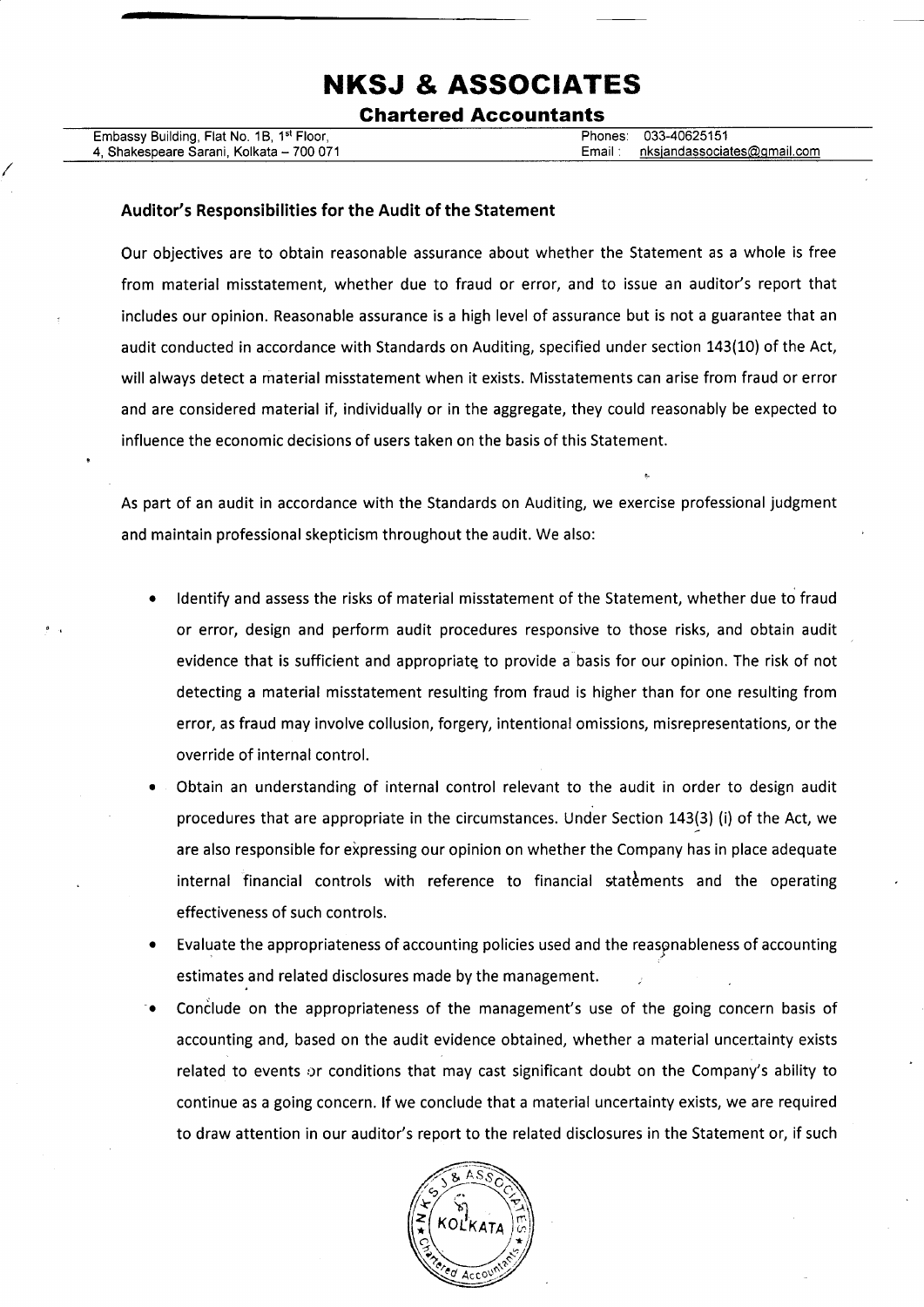#### **Chartered Accountants**

033-40625151 Phones: Embassy Building, Flat No. 1B, 1st Floor, nksjandassociates@gmail.com Email: 4, Shakespeare Sarani, Kolkata - 700 071

- disclosures are inadequate, to modify our opinion. Our conclusions are based on the audit evidence obtained up to the date of our auditor's report. However, future events or conditions may cause the Company to cease to continue as a going concern.
- Evaluate the overall presentation, structure and content of the Statement, including the disclosures, and whether the Statement represents the underlying transactions and events in a manner that achieves fair presentation.

We communicate with those charged with governance regarding, among other matters, the planned scope and timing of the audit and significant audit findings, including any significant deficiencies in internal control that we identify during our audit.

We also provide those charged with governance with a statement that we have complied with relevant ethical requirements regarding independence, and to communicate with them all relationships and other matters that may reasonably be thought to bear on our independence, and where applicable, related safeguards.

#### **Other Matter(s)**

The Statement includes the financial results for the quarter ended 31 March 2022, being the balancing figures between the audited figures in respect of the full financial year and the published unaudited year-to-date figures up to the third quarter of the current financial year, which were subject to limited review by us.

> For NKSJ & Associates **Chartered Accountants** Registration No. 329563E UDIN: 22234454AJPYMM5090

(CA Sneha Jain) Partner (Membership No 234454)

Place: Kolkata Dated the 26<sup>th</sup> day of May, 2022

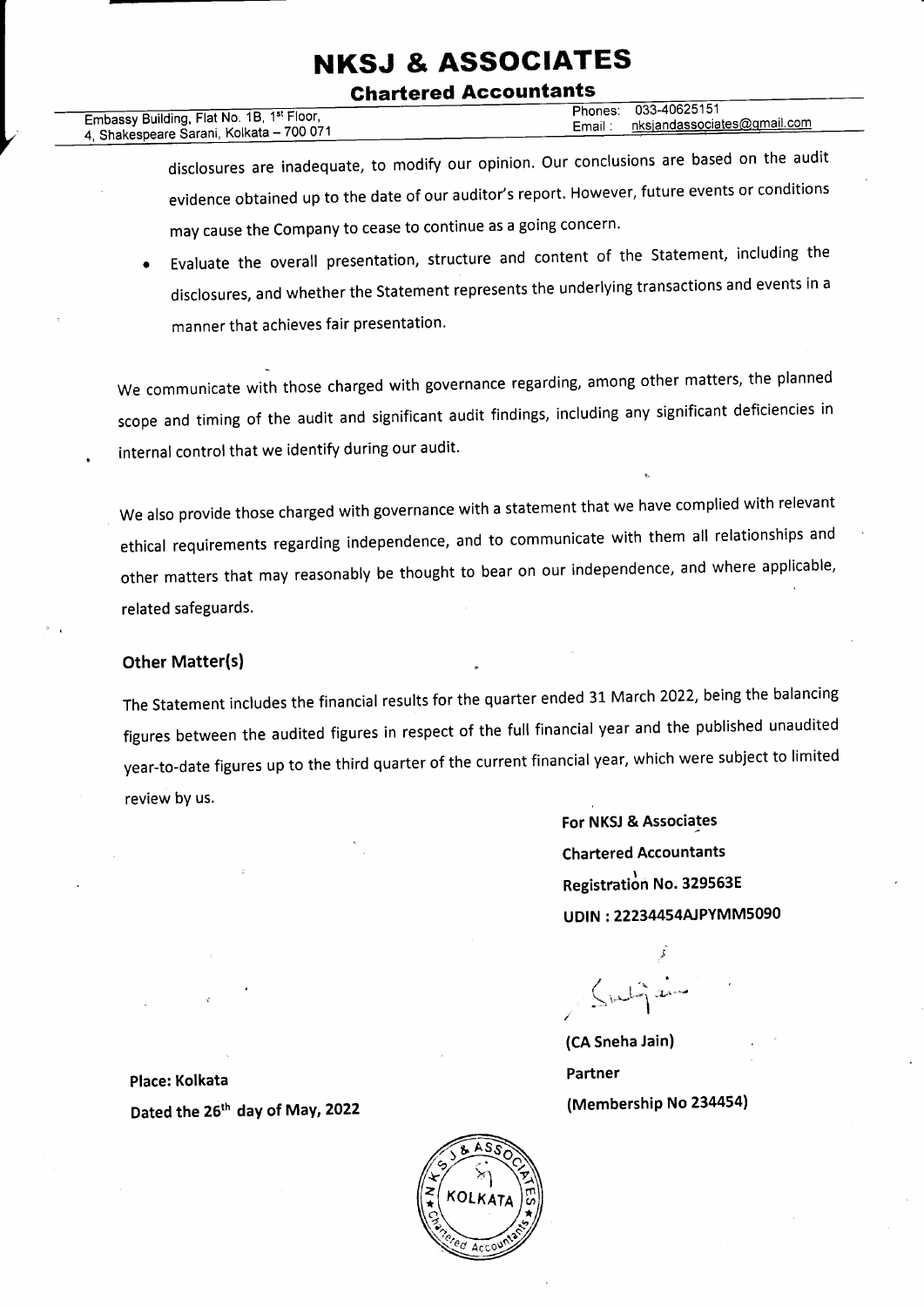#### KANCO TEA & INDUSTRIES LIMITED

#### Regd, Office : 'Jasmine Tower', 3rd Floor, 31, Shakespeare Sarani, Kolkata - 700017

#### Telefax : 22815217, E-Mail : contact@kancotea.in, Website : www.kancotea.in, CIN-L15491WB1983PLC035793

#### AUDITED STANDALONE FINANCIAL RESULTS FOR THE QUARTER AND YEAR ENDED 31ST MARCH, 2022

|     |                                                                                  |             |                      |             | (₹ in lakhs) |            |
|-----|----------------------------------------------------------------------------------|-------------|----------------------|-------------|--------------|------------|
| SI. | <b>Particulars</b>                                                               |             | <b>Quarter Ended</b> |             | Year Ended   |            |
| No. |                                                                                  | 31.03.2022  | 31.12.2021           | 31.03.2021  | 31.03.2022   | 31.03.2021 |
|     |                                                                                  | (Audited)   | (Unaudited)          | (Audited)   | (Audited)    | (Audited)  |
|     | Revenue:                                                                         |             |                      |             |              |            |
|     | Revenue from Operations                                                          | 356         | 2,478                | 192         | 8,345        | 8,172      |
| H   | Other Income                                                                     | 260         | 470                  | 26          | 1,088        | 37         |
|     | III Total Revenue (I+II)                                                         | 616         | 2,948                | 218         | 9,433        | 8,209      |
|     | $IV$ Expenses :                                                                  |             |                      |             |              |            |
|     | a. Cost of Materials consumed                                                    | 83          | 527                  | 22          | 2,290        | 1,898      |
|     | b. Changes in inventories of finished goods, work-in-progress and Stock-in-trade | 60          | 465                  | (7)         | (94)         | (74)       |
|     | c. Employee benefits expense                                                     | 1,019       | 859                  | 830         | 3,560        | 3,045      |
|     | d. Finance Costs                                                                 | 74          | 49                   | 137         | 327          | 426        |
|     | e. Depreciation and amortisation expense                                         | 65          | 61                   | 60          | 245          | 229        |
|     | f.Power & Fuel                                                                   | 127         | 192                  | 42          | 612          | 442        |
|     | g.Consumption of Stores & Spares                                                 | 26          | 114                  | 153         | 441          | 521        |
|     | h.Selling & Distribution Expenses                                                | 87          | 64                   | 44          | 255          | 230        |
|     | i. Other expenses                                                                | 173         | 133                  | 124         | 521          | 404        |
|     | <b>Total Expenses</b>                                                            | 1,714       | 2,464                | 1,405       | 8,157        | 7,121      |
|     | V (Loss) / Profit before exceptional items and Taxation (III-IV)                 | (1,098)     | 484                  | (1, 187)    | 1,276        | 1,088      |
|     | VI Exceptional Items                                                             |             |                      |             |              | 167        |
|     | VII (Loss)/ Profit before tax (V-VI)                                             | (1,098)     | 484                  | (1, 187)    | 1,276        | 921        |
|     | VIII Tax Expense                                                                 |             |                      |             |              |            |
|     | Provision for Income Tax                                                         | 10          |                      | 55          | 10           | 55         |
|     | MAT Credit Entitlement                                                           | (10)        |                      | (125)       | (10)         | (125)      |
| 外国  | Deferred Tax                                                                     | 54          | (2)                  | (11)        | 46           | (5)        |
|     | <b>Total Tax Expenses</b>                                                        | 54          | (2)                  | (81)        | 46           | (75)       |
|     | IX (Loss) / Profit for the period (VII-VIII)                                     | (1, 152)    | 486                  | (1, 106)    | 1,230        | 996        |
|     | X Other Comprehensive (Loss) / Income (net of tax)                               |             |                      |             |              |            |
|     | Items that will not be re-classified subsequently to profit or loss              | 558         | (24)                 | (87)        | 485          | (80)       |
|     | XI Total Comprehensive (Loss) / Income for the period (X+XI)                     | (594)       | 462                  | (1, 193)    | 1,715        | 916        |
|     | XII Paid-up Equity Share Capital (Face value per shares ₹ 10/-)                  | 512.28      | 512.28               | 512.28      | 512.28       | 512.28     |
|     | XIII Other Equity (as per balance sheet of previous accounting year)             |             |                      |             | 4,360.94     | 2,697.12   |
|     | XIV Earning per Share (₹) (*not Annualised)                                      |             |                      |             |              |            |
|     | Basic & Diluted                                                                  | $(22.48)^*$ | $9.49*$              | $(21.58)^*$ | 24.00        | 19.45      |





k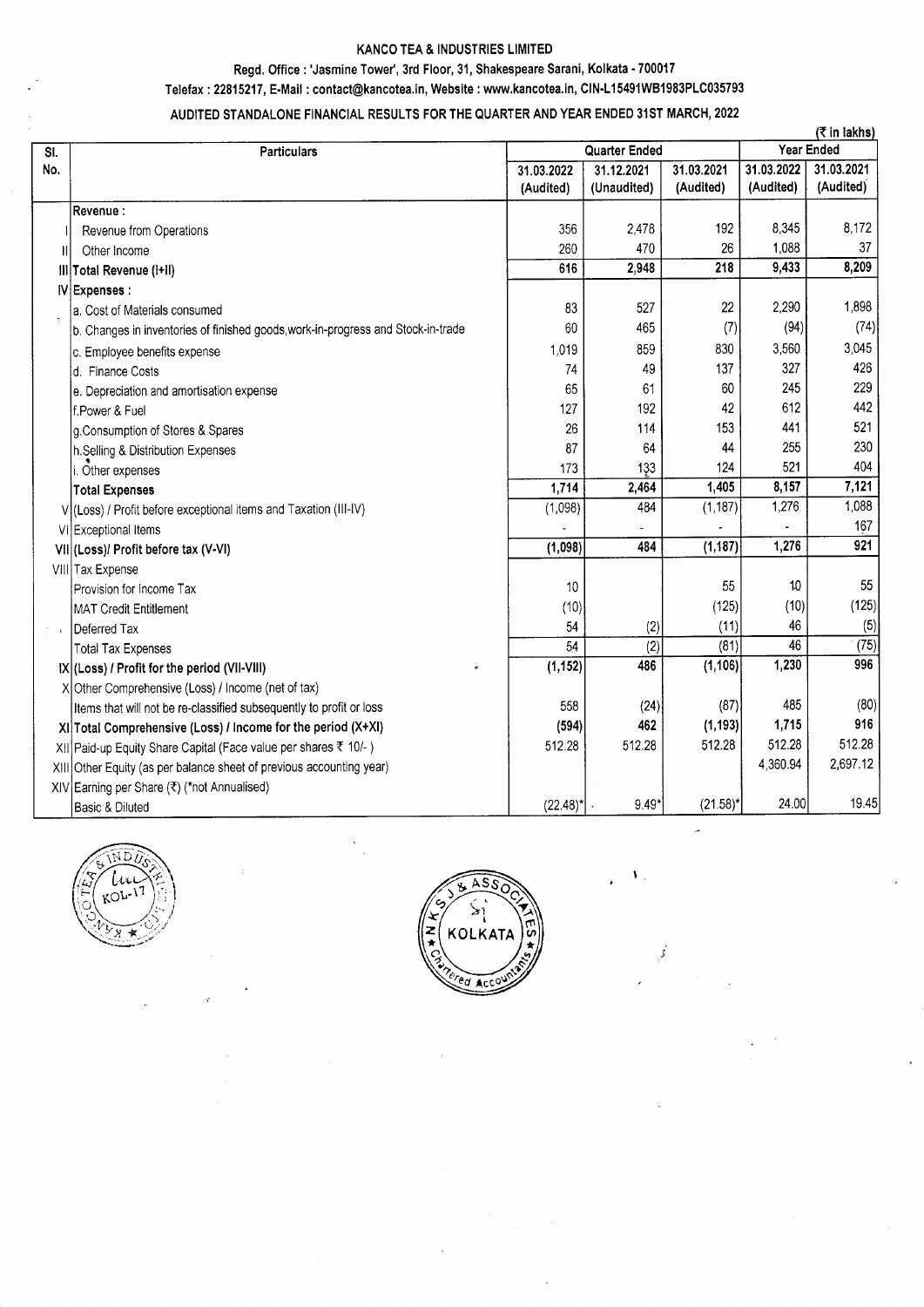### AUDITED STANDALONE STATEMENT OF ASSETS AND LIABILITIES AS AT 31ST MARCH, 2022

 $\sim 100$ 

|                     |                                                                       |                | (र in lakhs)          |
|---------------------|-----------------------------------------------------------------------|----------------|-----------------------|
| SI.                 | <b>Particulars</b>                                                    | As at          | As at                 |
| No.                 |                                                                       | 31.03.2022     | 31.03.2021            |
|                     |                                                                       | Audited        | Audited               |
|                     | <b>A</b> ASSETS                                                       |                |                       |
|                     | 1 Non-Current Assets                                                  |                |                       |
|                     | (a) Property, Plant & Equipment                                       | 5802           | 5481                  |
|                     | (b) Capital work-in-progress                                          | 76             | 13                    |
|                     | (c) Intangible Assets                                                 | 17             | 20 <sup>2</sup><br>96 |
|                     | (d) Investment in Subsidiary                                          | 96             |                       |
|                     | (e) Financial Assets                                                  |                | 1017                  |
|                     | (i) Investments                                                       | 1432           |                       |
|                     | (ii) Trade Receivables                                                | 16             | 16<br>$\mathbf{1}$    |
| ÷                   | (iii) Loans                                                           |                | 143                   |
|                     | (iv) Other Financial Assets                                           | 156            |                       |
|                     | (f) Other Non-Current Assets                                          | 25             | 26                    |
|                     | (g) Non-Current Tax Asset (Net)                                       | 70             | 48                    |
|                     | Sub-Total- Non-Current Assets                                         | 7692           | 6861                  |
|                     | 2 Current Assets                                                      |                | 373                   |
|                     | (a) Inventories                                                       | 535            |                       |
|                     | (b) Biological Assets other than bearer plant<br>$\delta\epsilon_{i}$ | 72             | 28                    |
|                     | (c) Financial Assets                                                  |                | 160                   |
|                     | (i) Trade Receivables                                                 | 79             | 230                   |
|                     | (ii) Cash and Cash Equivalents                                        | 57             | 19                    |
|                     | (iii) Bank Balances other than (ii) above                             | 42             |                       |
|                     | (iv) Loans                                                            | 3 <sup>1</sup> | 226                   |
|                     | (v) Other Financial Assets                                            | 150            |                       |
|                     | (d) Other Current Assets                                              | 365            | 372                   |
| $\theta$ $\epsilon$ | <b>Sub-Total- Current Assets</b>                                      | 1303           | 1409                  |
|                     | <b>TOTAL ASSETS</b>                                                   | 8995           | 8270                  |

| i Equity                           |                                     | 512                   |
|------------------------------------|-------------------------------------|-----------------------|
| (a) Equity Share Capital           | 512                                 |                       |
| (b) Other Equity                   | 4361                                | 2697                  |
|                                    | 4873                                | 3209                  |
| 2 Liabilities                      |                                     |                       |
| Non-Current Liabilities            |                                     |                       |
| (a) Financial Liabilities          |                                     |                       |
| (i) Borrowings                     | 1454                                | 2338                  |
| (ii) Trade Payables                |                                     | 30 <sup>2</sup><br>26 |
| (iii) Other Financial Liabilities  |                                     |                       |
| (b) Provisions                     | $\mathbf{V}$                        | 308<br>249            |
| (c) Deferred Tax Liabilities (Net) | (194)                               | (230)                 |
| (d) Other Non-current Liabilities  |                                     | 10                    |
| Sub-total- Non-Current Liabilities | 1543                                | 2457                  |
| Current Liabilities                | š                                   |                       |
| (a) Financial Liabilities          |                                     |                       |
| ÷<br>(i) Borrowings                | 1264                                | 1048                  |
| (ii) Trade Payables                |                                     | 314<br>384            |
| (iii) Other Financial Liabilities  |                                     | 1000<br>640           |
| (b) Provisions                     |                                     | 165<br>199            |
| (c) Other Current Liabilities      |                                     | 77<br>92              |
| Sub-total- Current Liabilities     |                                     | 2604<br>2579          |
|                                    | <b>TOTAL EQUITY AND LIABILITIES</b> | 8270<br>8995          |



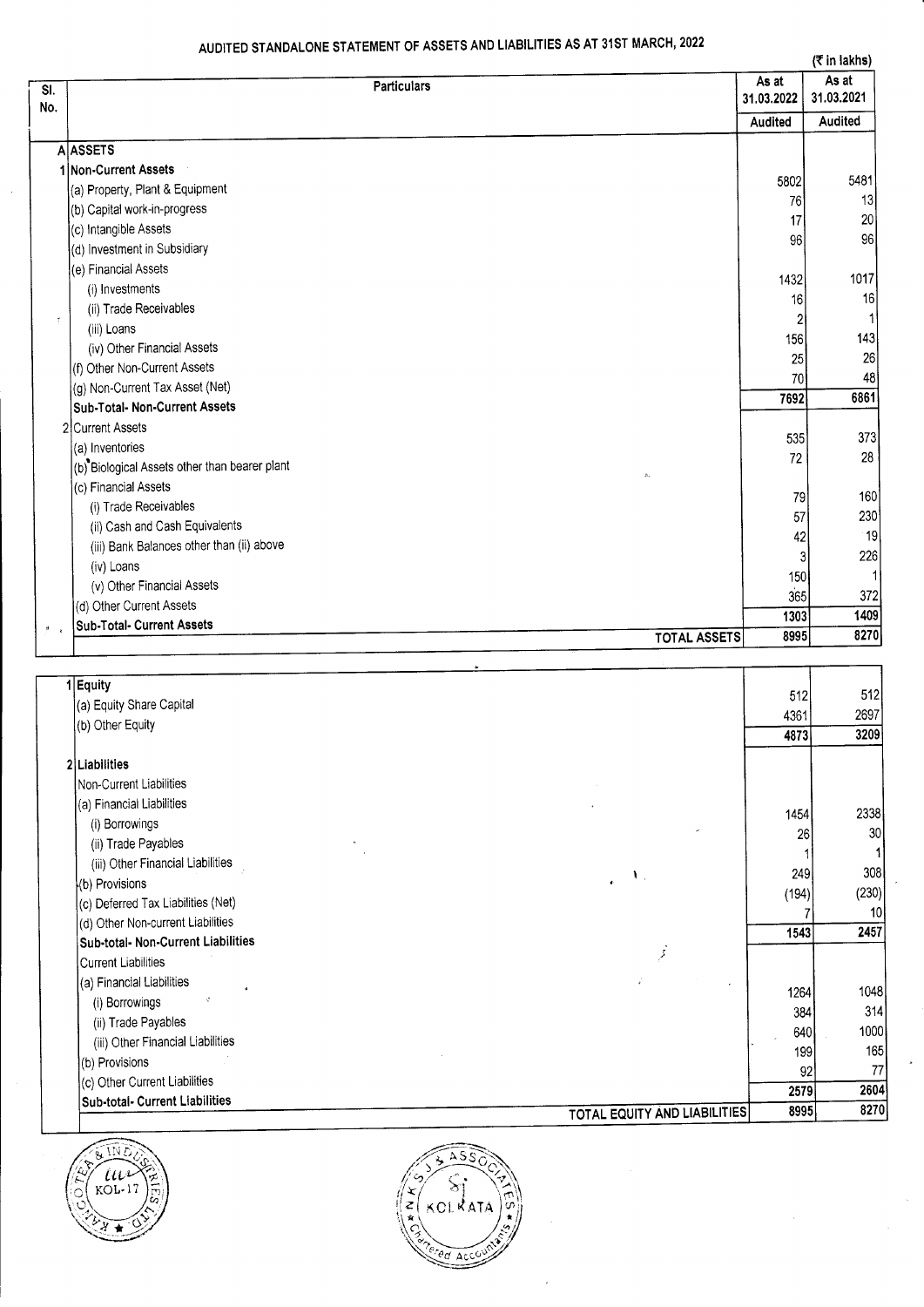#### AUDITED STANDALONE STATEMENT OF CASH FLOWS FOR THE YEAR ENDED 31ST MARCH, 2022

|     |                                                                                  |                | (₹ in lakhs) |
|-----|----------------------------------------------------------------------------------|----------------|--------------|
| SI. | Particulars                                                                      | As at          | As at        |
| No. |                                                                                  | 31.03.2022     | 31.03.2021   |
|     |                                                                                  | <b>Audited</b> | Audited      |
| A   | CASH FLOW FROM OPERATING ACTIVITIES                                              |                |              |
|     | Net Profit / (Loss) Before Tax and after Exceptional items                       | 1,276          | 921          |
|     | Finance Cost                                                                     | 327            | 426          |
|     | Depreciation (including amortization & impairment)                               | 245            | 229          |
|     | Changes in Fair Value of Biological Assets                                       | (44)           | (28)         |
|     | Interest Received                                                                | (7)            | (1)          |
|     | Profit/(Loss) on sale of Property, Plant and Equipment                           |                | 7            |
|     | Operating Profit/ (Loss) before Working Capital Changes                          | 1,797          | 1,554        |
|     | <b>ADJUSTMENT FOR:</b>                                                           |                |              |
|     | Decrease in Trade Receivables                                                    | 81             | (75)         |
|     | Decrease/(Increase) in Non-current & current financial assets                    | (162)          | 84           |
|     | Decrease /(Increase) in Non-current & current assets                             | 11             | (2)          |
|     | Decrease /(Increase) in Inventories & Biological Assets other than bearer plants | (163)          | (18)         |
|     | (Decrease)/ Increase in Trade Payables                                           | 65             | (7)          |
|     | (Decrease)/ Increase in Non-current & current financial liabilities              | 100            | 112          |
|     | Increase /(Decrease) in Non-current & current liabilities                        | 12             | 56           |
|     | Increase /(Decrease) in Non-current & current provisions                         | 46             |              |
|     | Cash Generated from Operations                                                   | 1,787          | 1,705        |
|     | Income Tax (Paid)/ received (Net)                                                | (32)           | (59)         |
|     | Net Cash Flow from Operating Activities                                          | 1,755          | 1,646        |
|     | CASH FLOW FROM INVESTING ACTIVITIES                                              |                |              |
|     | Purchase of Property, Plant and Equipment                                        | (631)          | (457)        |
|     | Sale of Property, Plant and Equipment                                            | 2              | 6            |
|     | Purchase of Intangible Assets                                                    |                | (22)         |
|     | Loan Given (Net)                                                                 | 223            | (141)        |
|     | Fixed Deposits & other bank balances                                             | (23)           | 5            |
|     | Interest Received                                                                | 7              |              |
|     | Net Cash flow from Investing Activities                                          | (422)          | (601)        |
|     | CASH FLOW FROM FINANCING ACTIVITIES                                              |                |              |
|     | Increase / (Decrease) in Short Term Borrowings from Banks                        | (169)          | (575)        |
|     | Increase / (Decrease) in Long Term Borrowings                                    | (884)          | 145          |
|     | Finance Cost                                                                     | (402)          | (497)        |
|     | Dividend Paid                                                                    | (51)           |              |
|     | Net Cash flow from Financing Activities                                          | (1, 506)       | (927)        |
|     | Net Increase / (Decrease) in Cash and Cash Equivalents                           | (173)          | 118          |
|     | Cash and Cash Equivalents at the beginning of the year                           | 230            | 112          |
|     | Cash and Cash Equivalents at the end of the year                                 | 57             | 230          |

Notes:

- 1. The above financial results were reviewed by the Audit Committee and approved by the Board of Directors at their meeting held on 26th May, 2022. The Statutory Auditors have audited this result as required under Regulation 33 of SEBI (Listing Obligations and Disclosure Requirements) Regulations, 2015 and expressed an unqualified audit opinion.
- 2, The Company has one reportable segment, which is cultivation, manufacturing and selling of tea. Accordirigly, no disclosure under lnd AS-108 dealing with Segment Reporting has been made.
- 3. Cost of consumption of Green Leaf produced in the tea estates owned by the Company is nol ascertainable from the books of accounts since production of green leaves is an integrated process involving various stages of operation. The cost of materials consumed represents only green leaf purchased from third parties and change in inventory for own green leaves.
- 4. The figures for the quarter ended 31st March, 2022 and 31st March, 2021, are the balancing figures between the audited figures in respect of the full financial year and unaudited published figures upto third quarter for the respective years,
- 5. The Board of Directors have recommended a dividend of 10% & 7% (Rs.1/- per equity share of Rs.10/- each & Rs.7/- 7% Non Convertible Preference Share of Rs.100/- eah) for the financial year ended 31 March 2022 subject to the approval of shareholders in the Annual General Meeting
- 6. The figures for the corresponding previous period have been restated/regrouped whereever necessary, to make them comparable.

// / KOLia))<br>I

Kolkata, the 26th day of May, 2022



By the order of the Board

 $1.14$ ; ar

U.Kanoria Chairman & Director DIN :00081108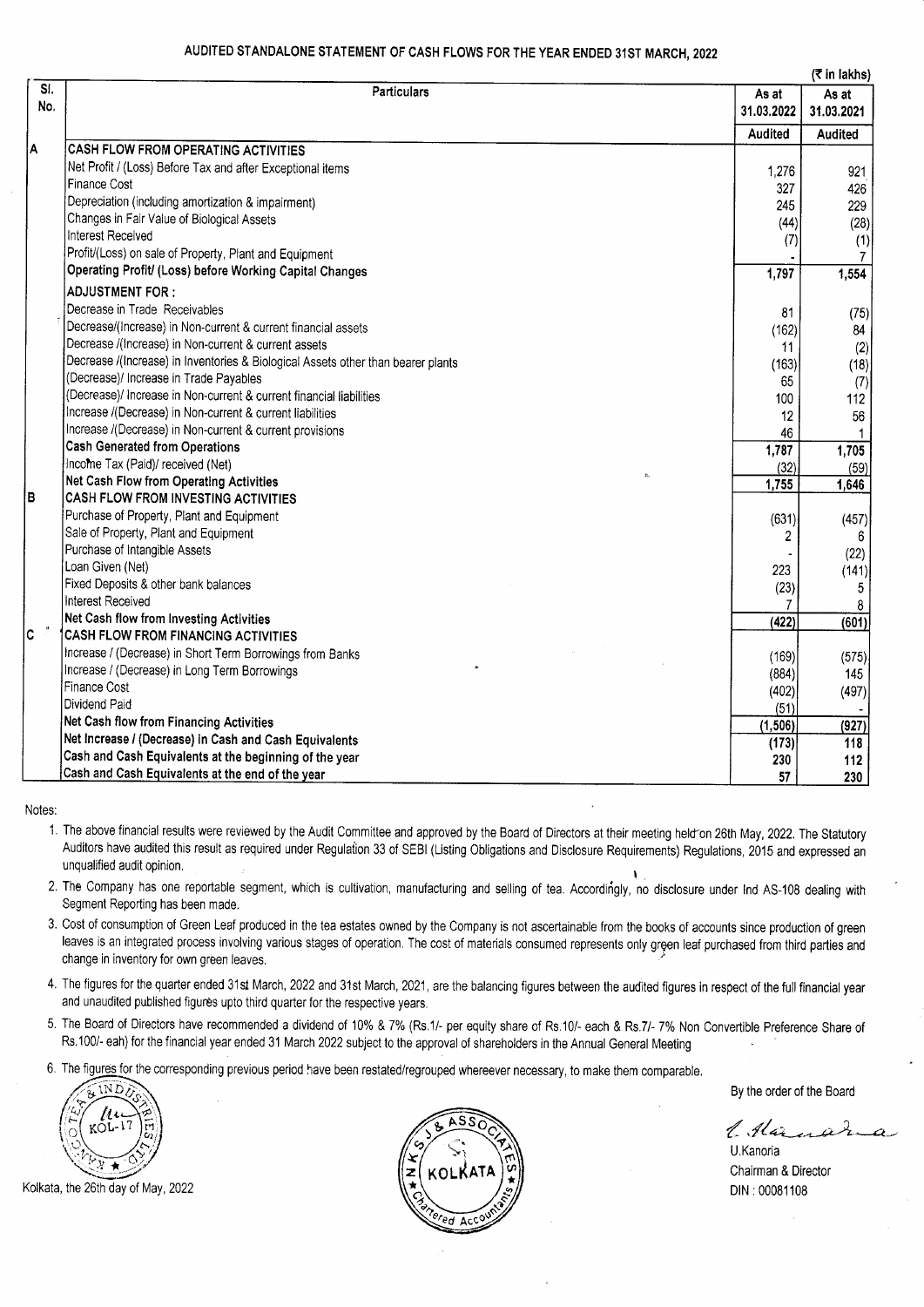Ghartered Accountants

| Embassy Building, Flat No. 1B, 1 <sup>st</sup> Floor, |  |
|-------------------------------------------------------|--|
| 4, Shakespeare Sarani, Kolkata – 700 071              |  |

Phones: 033-40625151 Email: nksiandassociates@qmail.com

Independent Auditor's Report on Consolidated Annual Financial Results of the Company Pursuant to the Regulation 33 of the SEBI (Listing Obligations and Disclosure Requirements) Regulations, 2015 (as amended).

To the Board of Directors, KANCO TEA & INDUSTRIES LIMITED

#### Opinion

- 1. We have audited the accompanying consolidated annual financial results ('the Statement') of M/s Kanco Tea & Industries Limited ('the Company') and its share of profit of its wholly owned subsidiary for the quarter and year ended 31. March 2022, attached herewith, being submitted by the Company pursuant to the requirements of Regulation 33 of the SEBI (Listing Obligations and Disclosure Requirements) Regulations, 2015 (as amended) ('Listing Regulations'), including relevant circulars issued by the SEBI from time to time.
- 2. ln our opinion and to the best of our information and according to the explanations given to us and based on the consideration of the reports of other auditor on separate audited financial statements of the wholly owned subsidiary as referred to in Paragraph 13 below, the Statement:
	- (i) lncludes the quarterly and year to date share of profit of M/s Winnow lnvestments and Securities Private Limited, its wholly owned subsidiary.
	- (ii) Presents financial results in accordance with the requirements of Regulation 33 of the Listing Regulations, and !
	- (iii) gives a true and fair view in conformity with the applicable lndian Accounting Standards ('lnd AS') prescribed under Section 133 of the Companies Act, 2013 ('the Act'), read with relevant rules issued thereunder, and other accounting principles generally accepted in India, of the consolidated net profit after tax and other comprehensive income and other financial information of the Company and its wholly owned subsidiary for the year ended 31 March 2022.

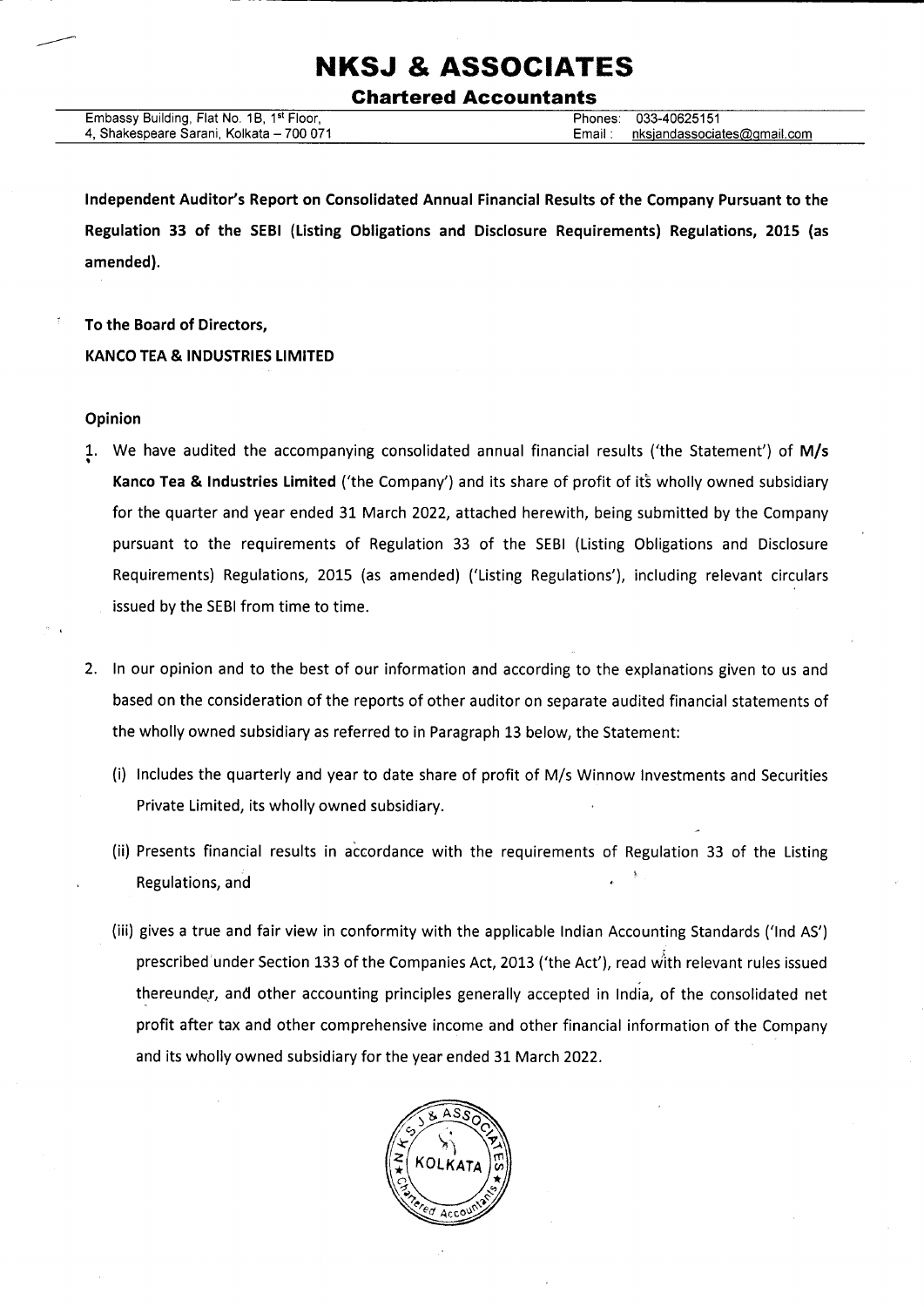#### Ghartered Accountants

#### Basis for Opinion

3. We conducted our audit in accordance with the Standards on Auditing ('SAs') specified under section 143(10) of the Act. Our responsibilities under those standards are further described in the Auditor's Responsibilities for the Audit of the Statement section of our report. We are independent of the Company in accordance with the Code of Ethics issued by the lnstitute of Chartered Accountants of lndia ('the lCAl') together with the ethical requirements that are relevant to our audit of the financial statements under the provisions of the Act and the rules thereunder, and we have fulfilled our other ethical responsibilities in accordance with these requirements and the Code of Ethics. We believe that . the audit evidence obtained by us and that obtained by the other auditors in terms of their report referred to in Paragraph 13 of the Other Matter section below, is sufficient ahd appropriate to provide a basis for our opinion.

#### Responsibilities of Management and Those Charged with Governance for the Statement

4. This Statement has been prepared on the basis of the consolidated annual audited financial statements and has been approved by the Holding Company's Board of Directors. The Holding Company's Board of Directors is responsible for the preparation and presentation of the Statement that gives a true and fair view of the consolidated net loss and other comprehensive income and other financial information of the Company including its wholly owned subsidiary in accordance with the accounting principles generally accepted in lndia, including lnd AS prescribed under Section 133 of the Act, read with relevant rules issued thereunder and other accounting principles generally accepted in India, and in compliance with Regulation 33 of the Listing Regulations. The respective Board of Directors of the Company and its wholly owned subsidiary are also responsible for maintenance of adequate accounting records in accordance with the provisions of the Act for safeguarding of the assets of the Company and for preventing and detecting frauds and other irregularities; selection and application of appropriate accounting policies; making judgments and estimates that are reasonable and prudent; and design, implementation and maintenance of adequate internal financial controls that were operating effectively for ensuring the accuracy and completeness of the accounting records, relevant to the preparation and presentation of the

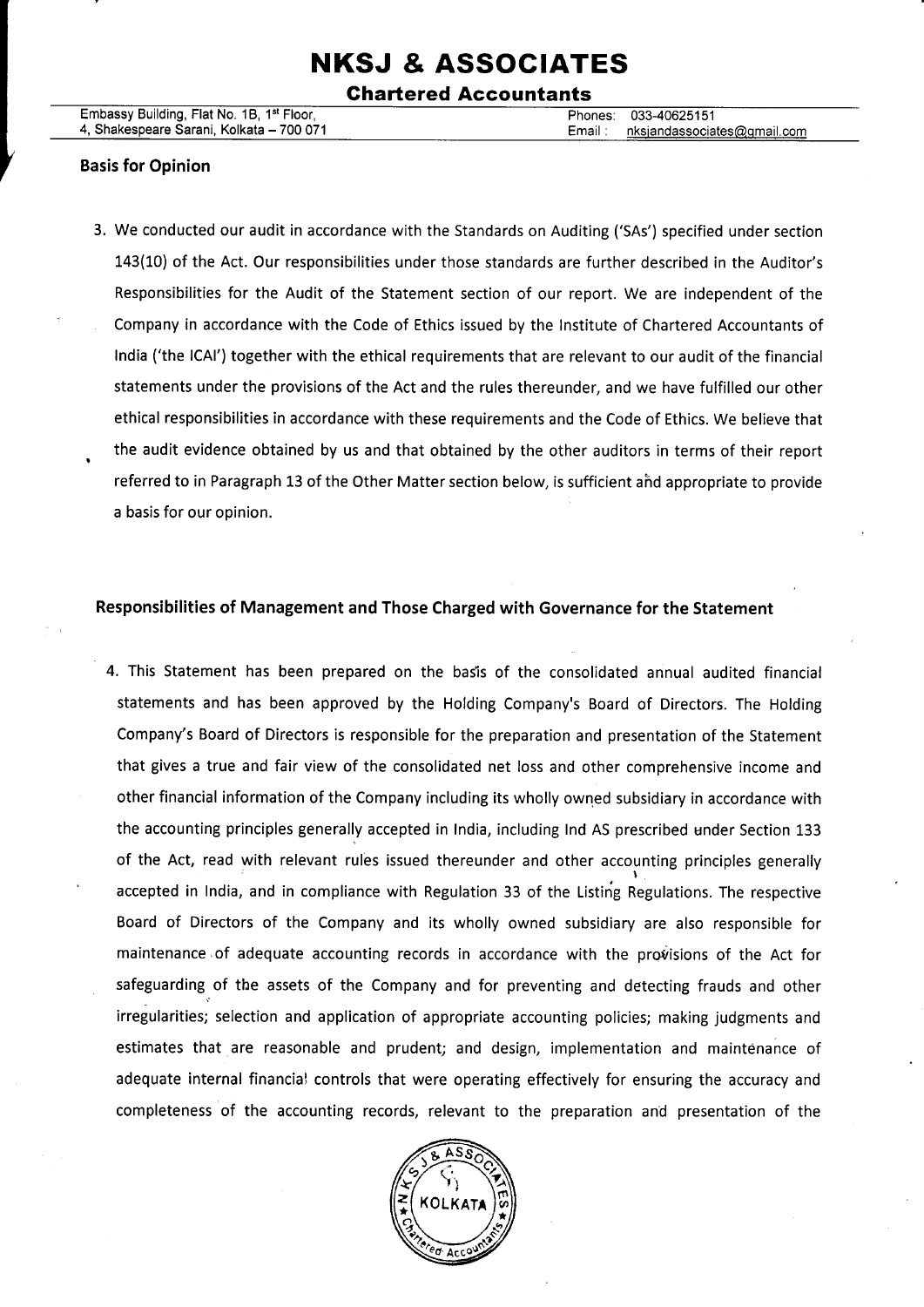### NKSJ & ASSOCIATES Chartered Accountants

Statement that gives a true and fair view and is free from material misstatement, whether due to fraud or error.

- 5. ln preparing the Statement, the respective Board of Directors of the Company and its wholly owned subsidiary is responsible for assessing the Company's and its wholly owned subsidiary's ability to continue as a going concern, disclosing, as applicable, matters related to going concern, and using the going concern basis of accounting unless the respective Board of Directors either intends to liquidate the Company or to cease operations, or has no realistic alternative but to do so.
- 5. The respective Board of Directors of the Company and of its wholly owned subsidiary is also responsible for overseeing the financial reporting process of the company of its wholly owned subsidiary.

#### Auditor's Responsibilities for the Audit of the Statement

- 7. Our objectives are to obtain reasonable assurahce about whether the Statement as a whole is free from material misstatement, whether due to fraud or error, and to issue an auditor's report that includes our opinion. Reasonable assurance is a high level of assurance but is not a guarantee that an audit conducted in accordance with Standards on Auditing, specified under section 143(10) of the Act, will always detect a material misstatement when it exists. Misstatements can arise from fraud or error and are considered material if, individually or in the aggregate, they could reasonably be expected to influence the economic decisions of users taken on the basis of this Statement.
- 8. As part of an audit in accordance with the Standards on Auditing, we exercise professional -judgment judgment and maintain professional skepticism throughout the audit. We also:
	- ldentify and assess the risks of material misstatement of the Statement, whether due to fraud or error, design and perform audit procedures responsive to those risks, and obtain audit evidence that is sufficient and appropriate to provide a basis for our opinion. The risk of not

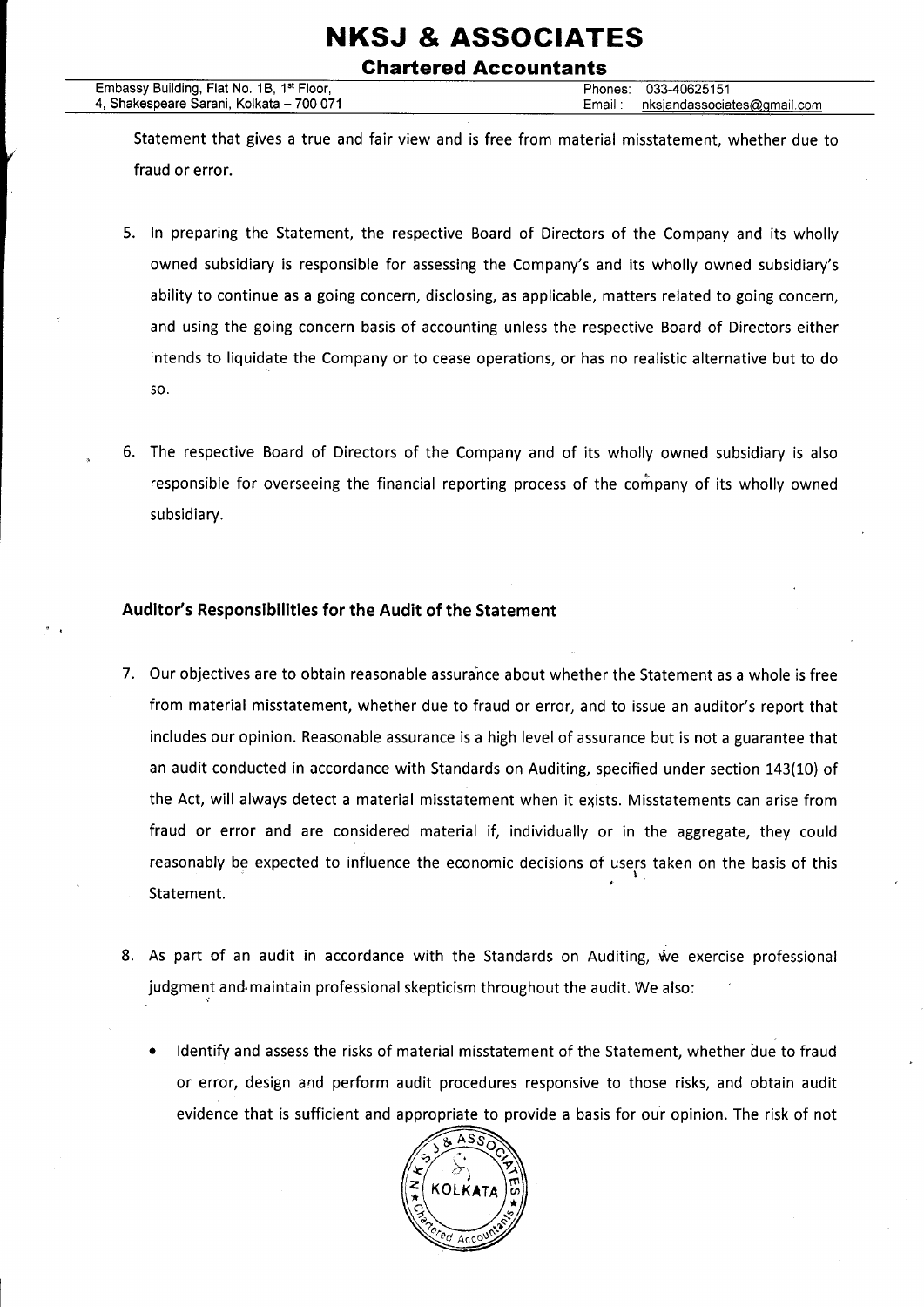# **Chartered Accountants**

| Embassy Building, Flat No. 1B, 1st Floor, |         | Phones: 033-40625151 |
|-------------------------------------------|---------|----------------------|
| 4, Shakespeare Sarani, Kolkata – 700 071  | Email : | nksiandassociate     |
|                                           |         |                      |

detecting a material misstatement resulting from fraud is higher than for one resulting from error, as fraud may involve collusion, forgery, intentional omissions, misrepresentations, or the override of internal control.

- Obtain an understanding of internal control relevant to the audit in order to design audit procedures that are appropriate in the circumstances. Under Section 143(3) (i) of the Act, we are also responsible for expressing our opinion on whether the Company and its wholly owned subsidiary has in place adequate internal financial controls with reference to financial statements and the operating effectiveness of such controls.
- Evaluate the appropriateness of accounting policies used and the reasonableness of accounting estimates and related disclosures made by the management.
- Conclude on the appropriateness of the management's use of the going concern basis of  $\bullet$ accounting and, based on the audit evidence obtained, whether a material uncertainty exists related to events or conditions that may cast significant doubt on the ability of the Company and its wholly owned subsidiary to continue as a going concern. lf we conclude that a material uncertainty exists, we are required to draw attention in our auditor's report to the related disclosures in the Statement or, if such disclosures are inadequate, to modify our opinion. Our conclusions are based on the audit evidence obtained up to the date of our auditor's report. However, future events or conditions may cause the Company and its wholly owned subsidiary to cease to continue as a going concern.
- Evaluate the overall presentation, structure and content of the Statement, including the disclosures, and whether the Statement represents the underlying transactions and events in <sup>a</sup> manner that achieves fair presentation.
- 9. We communicate with those charged with governance of the Holding Company regarding, among other matters, the planned scope and timing of the audit and significant audit findings, including any significant deficiencies in internal control that we identify during our audit.
- 10. We also provide those charged with governance with a statement that we have complied with ielevant ethical requirements regarding independence, and to communicate with them all relationships and other matters that may reasonably be thought to bear on our independence, and where applicable, related safeguards.

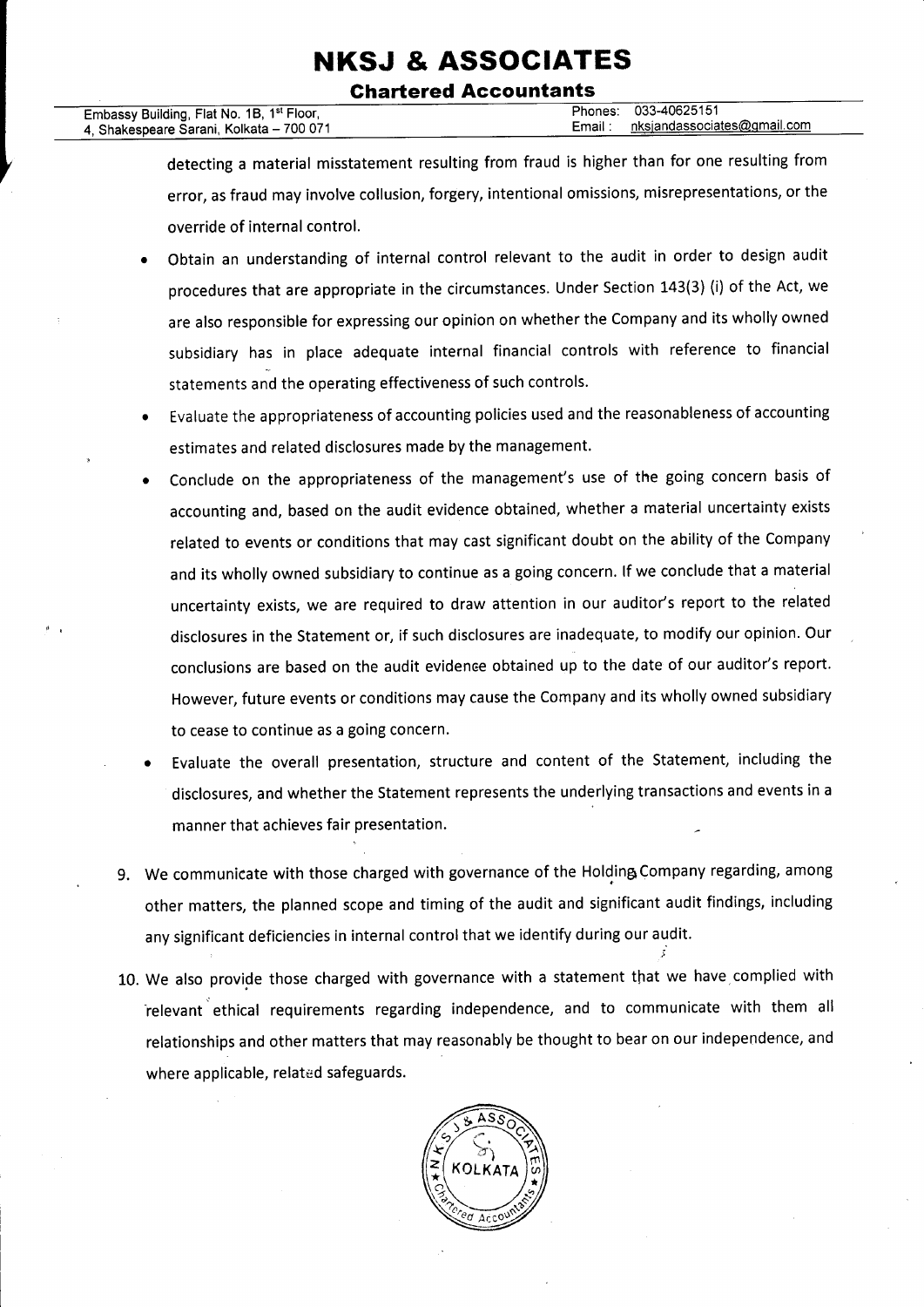Ghartered Accountants

|                                                       | 033-40625151<br>Phones:                |
|-------------------------------------------------------|----------------------------------------|
| Embassy Building, Flat No. 1B, 1 <sup>st</sup> Floor, |                                        |
|                                                       |                                        |
| 4, Shakespeare Sarani, Kolkata – 700 071              | nksiandassociates@gmail.com<br>Email : |
|                                                       |                                        |

11. We also performed procedures in accordance with SEBI Circular CIR/CFD/CMD1/44/2019 dated 29 March 2019, issued by the SEBI under Regulation 33 (8) of the Listing Regulations, to the extent applicable.

#### Other Matters

12. The Statement also includes the Group's share of net loss after tax of Rs. 850 Lakhs, and total comprehensive profit of Rs. Nil for the year ended 31 March 2022, in respect of wholly owned subsidiary, based on their annual financial statements, which have not been audited by us. The independent auditor's report on the financial statements and financial information of these entity has been furnished to us by the Management and our opinion on the Statement in so far as it relates to the amounts and disclosures included in respect of the wholly owned subsidiary is based solely on the reports of such auditor and the procedures performed by us as stated in paragraph above.

Our opinion is not modified in respect of this matter.

- 13. The Statement includes the financial results for the quarter ended 31 March 2022, being the balancing figures between the audited consolidated figures in respect of the full financial year and the published unaudited year-to-date consolidated figures up to the third quarter of the current financial year, which were subject to limited review by us.
- 14. The audit of consolidated financial results for the corresponding quarter and year ended 31 March 2022 included in the Statement was carried out and reported by M/s. K.K.Jain & Co. who have expressed unmodified opinion vide their audit report dated 26<sup>th</sup> May, 2022, whose report has been furnished to us and which has been relied upon by us for the purpose of our audit of the Statement. Our opinion is not modified in respect of this matter.

For NKSJ & Associates Chartered. Accountants (Registration No. 329563E) <sup>U</sup>DIN : 222344544JPYOJ8357

I  $\zeta$  belong and

(CA Sneha Jain) **Partner** (Membership No. 234454)

Place: Kolkata Dated the  $26<sup>th</sup>$  day of May, 2022

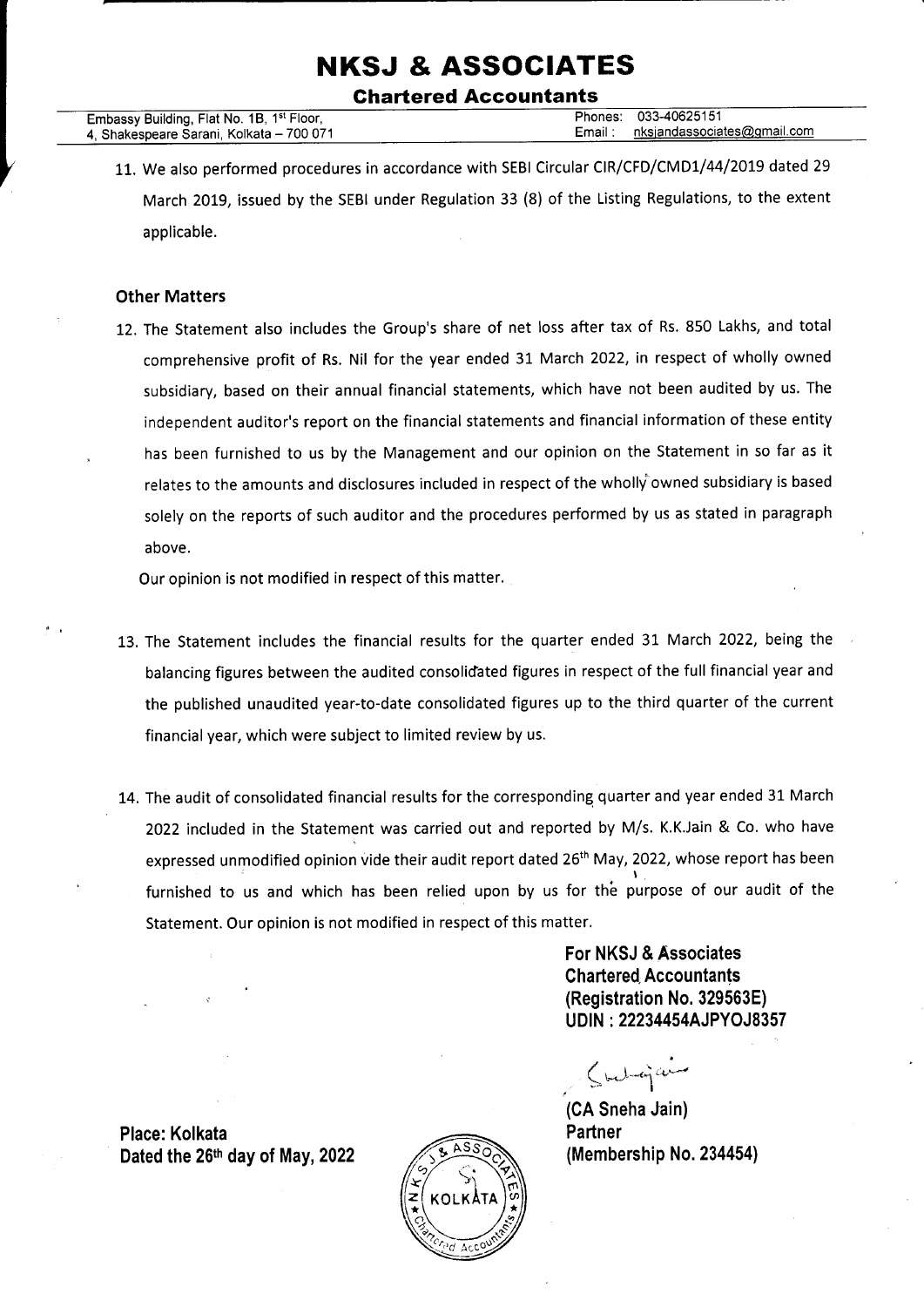#### KANCO TEA & INDUSTRIES LIMITED

#### Regd. Office : 'Jasmine Tower', 3rd Floor, 31, Shakespeare Sarani, Kolkata - 700017

#### Telefax: 22815217, E-Mail: contact@kancotea.in, Website: www.kancotea.in, CIN-L15491WB1983PLC035793

#### Statement of Audited Consolidated Financial Results for the Quarter and Year ended 31st March, 2022

|               |                                                                                  |             |                      |             | (₹ in lakhs) |            |
|---------------|----------------------------------------------------------------------------------|-------------|----------------------|-------------|--------------|------------|
| SI.           | <b>Particulars</b>                                                               |             | <b>Quarter Ended</b> |             | Year Ended   |            |
| No.           |                                                                                  | 31.03.2022  | 31.12.2021           | 31.03.2021  | 31.03.2022   | 31.03.2021 |
|               |                                                                                  | (Audited)   | (Unaudited)          | (Audited)   | (Audited)    | (Audited)  |
|               | Revenue :                                                                        |             |                      |             |              |            |
|               | Revenue from Operations                                                          | 356         | 2.478                | 192         | 8.345        | 8,172      |
| $\mathbf{H}$  | Other Income                                                                     | 271         | 479                  | (12)        | 1,143        | 149        |
| Ш             | Total Revenue (I+II)                                                             | 627         | 2,957                | 180         | 9,488        | 8,321      |
|               | IV Expenses :                                                                    |             |                      |             |              |            |
|               | la. Cost of Materials consumed                                                   | 83          | 527                  | 22          | 2,290        | 1,898      |
| $\frac{1}{2}$ | b. Changes in inventories of finished goods, work-in-progress and Stock-in-trade | 60          | 465                  | (7)         | (94)         | (74)       |
|               | c. Employee benefits expense                                                     | 1,019       | 859                  | 830         | 3,560        | 3,045      |
|               | d. Finance Costs                                                                 | 74          | 49                   | 137         | 327          | 426        |
|               | e. Depreciation and amortisation experise                                        | 65          | 61                   | 60          | 245          | 229        |
|               | lf.Power & Fuel                                                                  | 127         | 192                  | 42          | 612          | 442        |
|               | g.Consumption of Stores & Spares                                                 | 26          | 114                  | 153         | 441          | 521        |
|               | h.Selling & Distribution Expenses                                                | 87          | 64                   | 44          | 255          | 230        |
|               | i. Other expenses                                                                | 182         | 133                  | 125         | 540          | 440        |
|               | <b>Total Expenses</b>                                                            | 1,723       | 2,464                | 1,406       | 8,176        | 7,157      |
|               | V (Loss) / Profit before exceptional items and Taxation (III-IV)                 | (1,096)     | 493                  | (1, 226)    | 1,312        | 1,164      |
|               | VI Exceptional Items                                                             | 886         |                      |             | 886          | 167        |
|               | VII (Loss)/ Profit before tax (V-VI)                                             | (1,982)     | 493                  | (1, 226)    | 426          | 997        |
|               | VIII Tax Expense                                                                 |             |                      |             |              |            |
|               | Current Tax                                                                      | 19          |                      | 68          | 19           | 68         |
|               | MAT Credit Entitlement                                                           | (19)        |                      | (124)       | (19)         | (124)      |
|               | Deferred Tax                                                                     | 53          | (2)                  | (11)        | 46           | (5)        |
|               | <b>Total Tax Expenses</b>                                                        | 53          | (2)                  | (67)        | 46           | (61)       |
|               | IX (Loss) / Profit for the period (VII-VIII)                                     | (2,035)     | 495                  | (1, 159)    | 380          | 1,058      |
|               | X Other Comprehensive (Loss) / Income (net of tax)                               |             |                      |             |              |            |
|               | Items that will not be re-classified subsequently to profit or loss              | 558         | (24)                 | (87)        | 485          | (80)       |
|               | XI Total Comprehensive (Loss) / Income for the period (X+XI)                     | (1, 477)    | 471                  | (1, 246)    | 865          | 978        |
|               | XII Paid-up Equity Share Capital (Face value per shares ₹ 10/-)                  | 512.28      | 512.28               | 512.28      | 512.28       | 512.28     |
|               | XIII Other Equity (as per balance sheet of previous accounting year)             |             |                      |             | 6,488.47     | 5,674.15   |
|               | XIV Earning per Share (₹) (*not Annualised)                                      |             |                      |             |              |            |
|               | Basic & Diluted                                                                  | $(39.72)$ * | $9.66*$              | $(22.61)^*$ | 7.42         | 20.67      |





x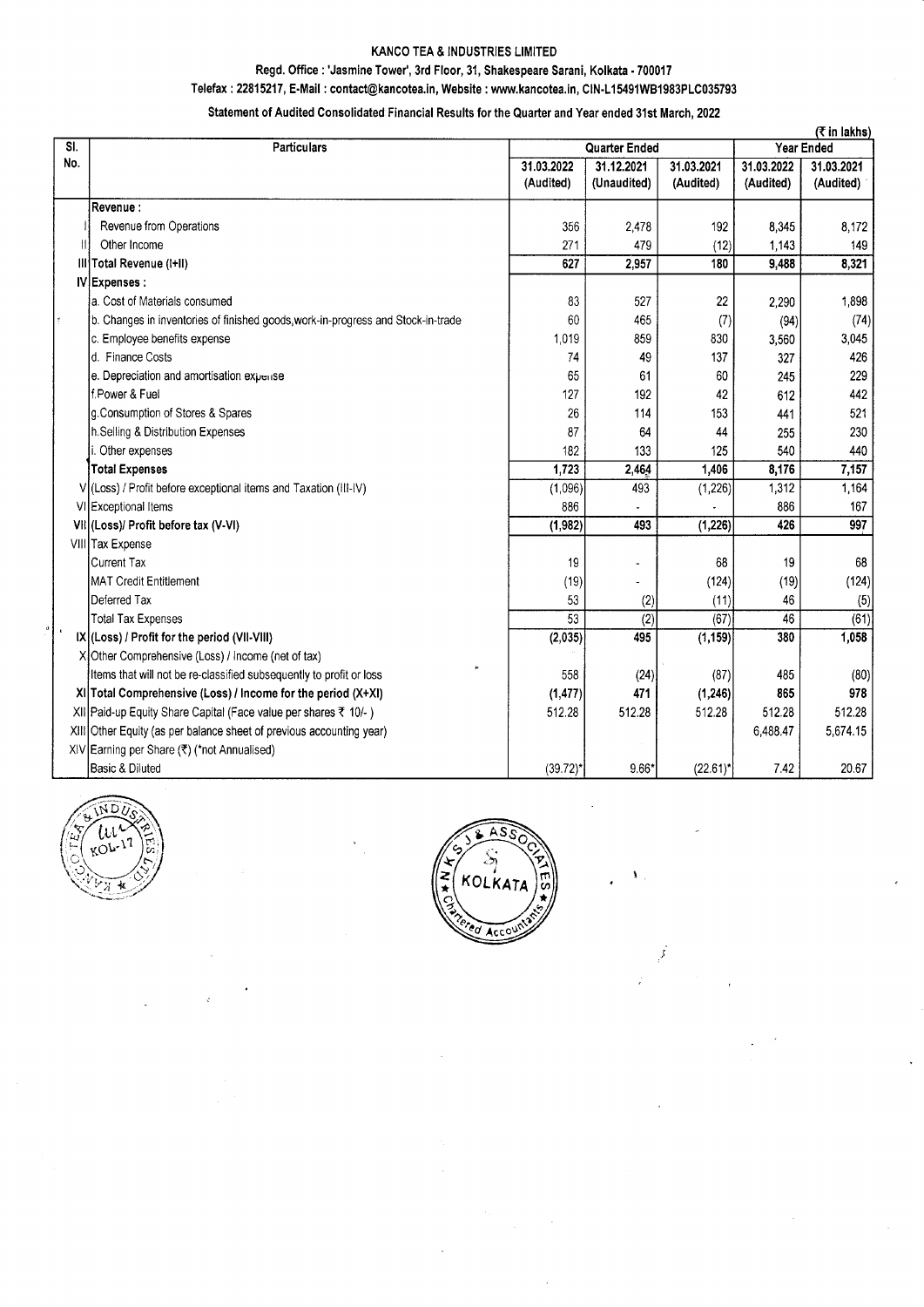### Statement of Audited Consolidated Assets & Liabilities as at 31st March, 2022

|            | (₹ in lakhs)                                  |            |                |  |
|------------|-----------------------------------------------|------------|----------------|--|
| SI.<br>No. | <b>Particulars</b>                            | As at      | As at          |  |
|            |                                               | 31.03.2022 | 31.03.2021     |  |
|            | <b>A</b> ASSETS                               | Audited    | Audited        |  |
|            | 1 Non-Current Assets                          |            |                |  |
|            | (a) Property, Plant & Equipment               |            |                |  |
|            | (b) Capital work-in-progress                  | 5802       | 5481           |  |
|            | (c) Intangible Assets                         | 76         | 13             |  |
|            | (d) Financial Assets                          | 17         | 21             |  |
|            | (i) Investments                               | 1997       |                |  |
|            | (ii) Trade Receivables                        | 16         | 1582<br>16I    |  |
|            | (iii) Loans                                   |            | $\overline{2}$ |  |
|            | (iv) Other Financial Assets                   | 156        | 143            |  |
| ł          | (f) Other Non-Current Assets                  | 25         | 26             |  |
|            | (g) Non-Current Tax Asset (Net)               | 136        | 111            |  |
|            | Sub-Total- Non-Current Assets                 | 8227       | 7395           |  |
|            | 2 Current Assets                              |            |                |  |
|            | (a) Inventories                               | 535        | 373            |  |
|            | (b) Biological Assets other than bearer plant | 72         | 28             |  |
|            | (c) Financial Assets                          |            |                |  |
|            | (ii) Trade Receivables                        | 79         | 160            |  |
|            | (iii) Cash and Cash Equivalents<br>ę.         | 110        | 321            |  |
|            | (iv) Bank Balances other than (ii) above      | 97         | 19             |  |
|            | (v) Loans                                     | 153        | 1872           |  |
|            | (vi) Other Financial Assets                   | 151        | 164            |  |
|            | (d) Other Current Assets                      | 1165       | 372            |  |
|            | <b>Sub-Total- Current Assets</b>              | 2362       | 3309           |  |
|            | <b>TOTAL ASSETS</b>                           | 10589      | 10704          |  |

| 1 Equity                                 |       |       |
|------------------------------------------|-------|-------|
| (a) Equity Share Capital                 | 512   | 512   |
| (b) Other Equity                         | 6489  | 5674  |
|                                          | 7001  | 6186  |
| 2 Liabilities                            |       |       |
| Non-Current Liabilities                  |       |       |
| (a) Financial Liabilities                |       |       |
| (i) Borrowings                           | 1454  | 2338  |
| (ii) Trade Payables                      | 26    | 30    |
| (iii) Other Financial Liabilities        |       |       |
| (b) Provisions                           | 249   | 308   |
| (c) Deferred Tax Liabilities (Net)       | (729) | (774) |
| (d) Other Non-current Liabilities        |       | 10    |
| Sub-total- Non-Current Liabilities<br>J. | 1008  | 1913  |
| Current Liabilities                      |       |       |
| (a) Financial Liabilities                |       |       |
| (i) Borrowings                           | 1264  | 1048  |
| (ii) Trade Payables<br>د                 | 385   | 315   |
| (iii) Other Financial Liabilities        | 640   | 1000  |
| (b) Provisions                           | 199   | 165   |
| (c) Other Current Liabilities            | 92    | 77    |
| Sub-total- Current Liabilities           | 2580  | 2605  |
| TOTAL EQUITY AND LIABILITIES             | 10589 | 10704 |



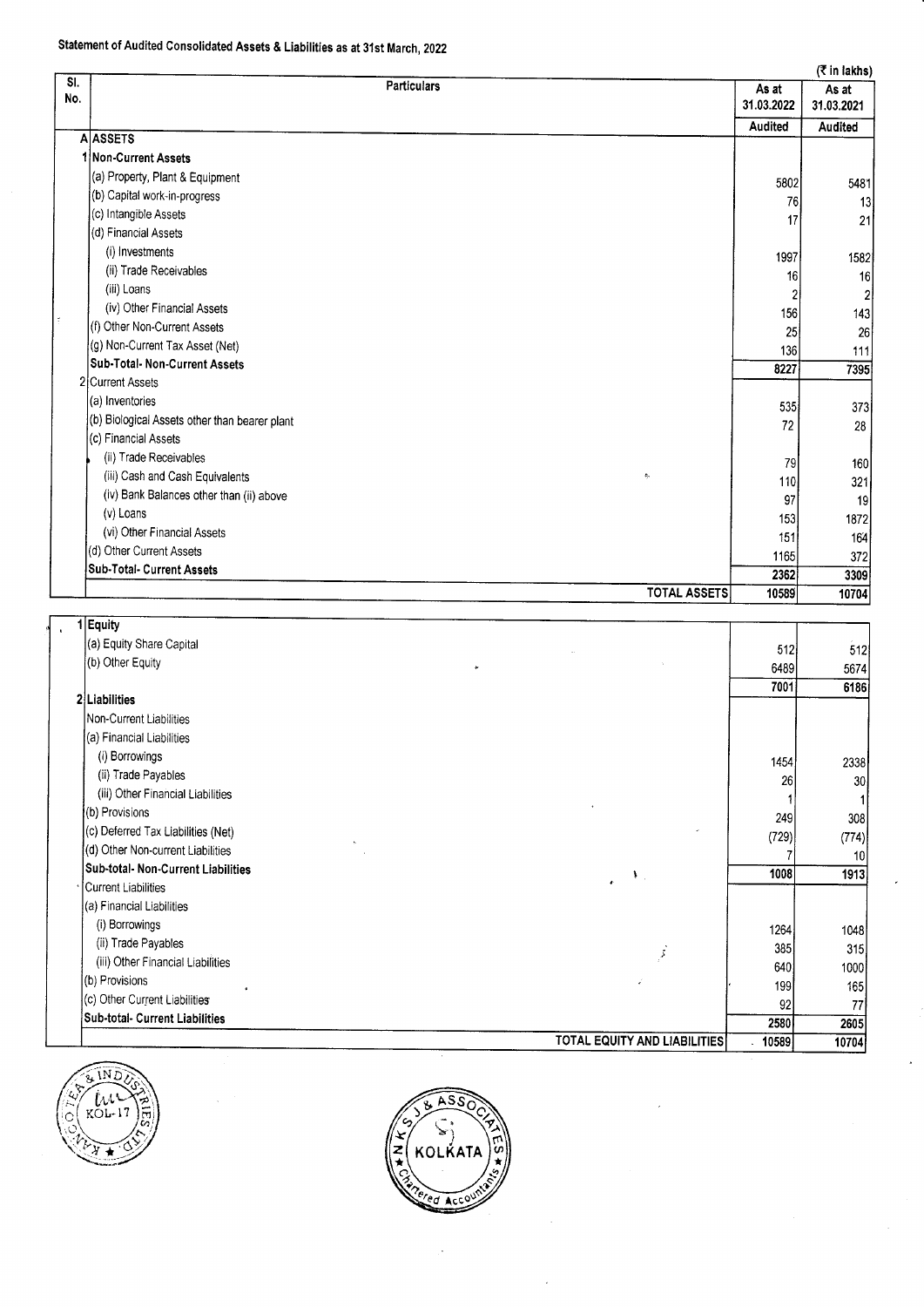|               | Statement of Audited Consolidated Cash Flow for the year ended 31st March, 2022  |                | (₹ in lakhs)   |
|---------------|----------------------------------------------------------------------------------|----------------|----------------|
| SI.           | <b>Particulars</b>                                                               | As at          | As at          |
| No.           |                                                                                  | 31.03.2022     | 31.03.2021     |
|               |                                                                                  | <b>Audited</b> | <b>Audited</b> |
| A             | <b>CASH FLOW FROM OPERATING ACTIVITIES</b>                                       |                |                |
|               | Net Profit / (Loss) Before Tax and after Exceptional items                       | 426            | 997            |
|               | <b>Finance Cost</b>                                                              | 327            | 426            |
|               | Depreciation (including amortization & impairment)                               | 245            | 229            |
|               | Changes in Fair Value of Biological Assets                                       | (44)           | (28)           |
|               | Interest Received                                                                | (63)           | (64)           |
|               | Loss /(Profit) on Property, Plant and Equipment sold/discarded (Net)             |                | 7              |
|               | Net (Gain) on sale of Investments                                                |                | (48)           |
|               | Unsecured Loan W/Off                                                             | 806            |                |
|               | Interest on Unsecured Loan W/off                                                 | 80             |                |
|               | Operating Profit/ (Loss) before Working Capital Changes                          | 1,777          | 1,519          |
|               | <b>ADJUSTMENT FOR:</b>                                                           |                |                |
|               | Decrease in Trade Receivables                                                    | 81             | (75)           |
|               | Decrease/(Increase) in Non-current & current financial assets                    | (79)           | 35             |
|               | Decrease /(Increase) in Non-current & current assets                             | 11             | (3)            |
|               | Decrease /(Increase) in Inventories & Diological Assets other than bearer plants | (163)          | (18)           |
|               | (Decrease)/ Increase in Trade Payables                                           | 65             | (7)            |
|               | (Decrease)/ Increase in Non-current & current financial liabilities              | 100            | 112            |
|               | Increase /(Decrease) in Non-current & current liabilities                        | 13             | 55             |
|               | Increase /(Decrease) in Non-current & current provisions                         | 46             | 1              |
|               | <b>Cash Generated from Operations</b>                                            | 1,851          | 1,619          |
|               | Income Tax (Paid)/ received (Net)                                                | (25)           | (72)           |
|               | Net Cash Flow from Operating Activities                                          | 1,826          | 1,547          |
| В             | CASH FLOW FROM INVESTING ACTIVITIES                                              |                |                |
|               | Purchase of Property, Plant and Equipment                                        | (631)          | (457)          |
|               | Sale of Property, Plant and Equipment                                            |                | 6              |
|               | Advance given for purchase of Property                                           | (800)          |                |
|               | Purchase of Intangible Assets                                                    |                | (22)           |
|               | Loan Given (Net)                                                                 | 223.           | (141)          |
|               | Fixed Deposits & other bank balances                                             | (78)           | 5              |
|               | Purchase of Investments                                                          |                |                |
| $\pmb{\cdot}$ | Sale of Investments                                                              |                | $87\,$         |
|               | Interest Received                                                                | 63             | 72             |
|               | Net Cash flow from Investing Activities                                          | (1, 221)       | (450)          |
| c             | <b>CASH FLOW FROM FINANCING ACTIVITIES</b>                                       |                |                |
|               | Increase / (Decrease) in Short Term Borrowings from Banks                        | 9              | (575)          |
|               | Increase / (Decrease) in Long Term Borrowings                                    | (372)          | 85             |
|               | <b>Finance Cost</b>                                                              | (402)          | (497)          |
|               | Dividend Paid                                                                    | (51)           |                |
|               | Net Cash flow from Financing Activities                                          | (816)          | (987)          |
|               | Net Increase / (Decrease) in Cash and Cash Equivalents                           | (211)          | 110            |
|               | Cash and Cash Equivalents at the beginning of the year                           | 321            | 211            |
|               | Cash and Cash Equivalents at the end of the year                                 | 110            | 321            |

#### Notes.

- 1. The above financial results were reviewed by the Audit Committee and approved by the Board of Directors at their meeting held on 26th May, 2022. The Statutory Auditors have audited this result as required under Regulation 33 of SEBI (Listing Obligations and Disclosure Requirements) Regulations, 2015 and expressed an unqualified audit opinion.
- 2. The Company has prepared Consolidated Financial Results on annual basis for Consolidation of Financial Statements of Winnow lnvestments and Securities private Limited, 100% Subsidiary of the Company,
- 3. The Company has one reportable segment, which is cultivation, manufacturing and selling of tea. Accordingly, no disclosure under Ind AS-108 dealing with Segment Reporting has been made.
- 4. Cost of consumption of Green Leaf produced in the tea estates owned by the Company is not ascertainable from the books of accounts since production of green leaves is an integrated process invilving various stages of operation. The cost of materials consumed represents only green leaf purchased from third parties and change in inventory for own green leaves.
- 5. The figures for the quarter ended 31st March, 2022 and 31st March, 2021, are the balancing figures between the audited figures in respect of the full financial year and unaudited published figures upto third quarter for the respective years,
- 6. The Board of Directors have recommended a dixidend of 10% & 7% (Rs.1/- per equity share of Rs.10/- each & Rs.7/- 7% Non Convertible Preference Share of Rs.100/eah) for the financial year ended 31 March 2022 subject to the approval of shareholders in the Annual General Meeting
- 7. The figures for the corresponding previous period have been restated/regrouped whereever necessary, to make them compárable.



Kolkata, the 26th day of May, 2022



By the order of the Board

 $\ell$ -110-

U.Kanoria Chairman & Director DIN :00081108